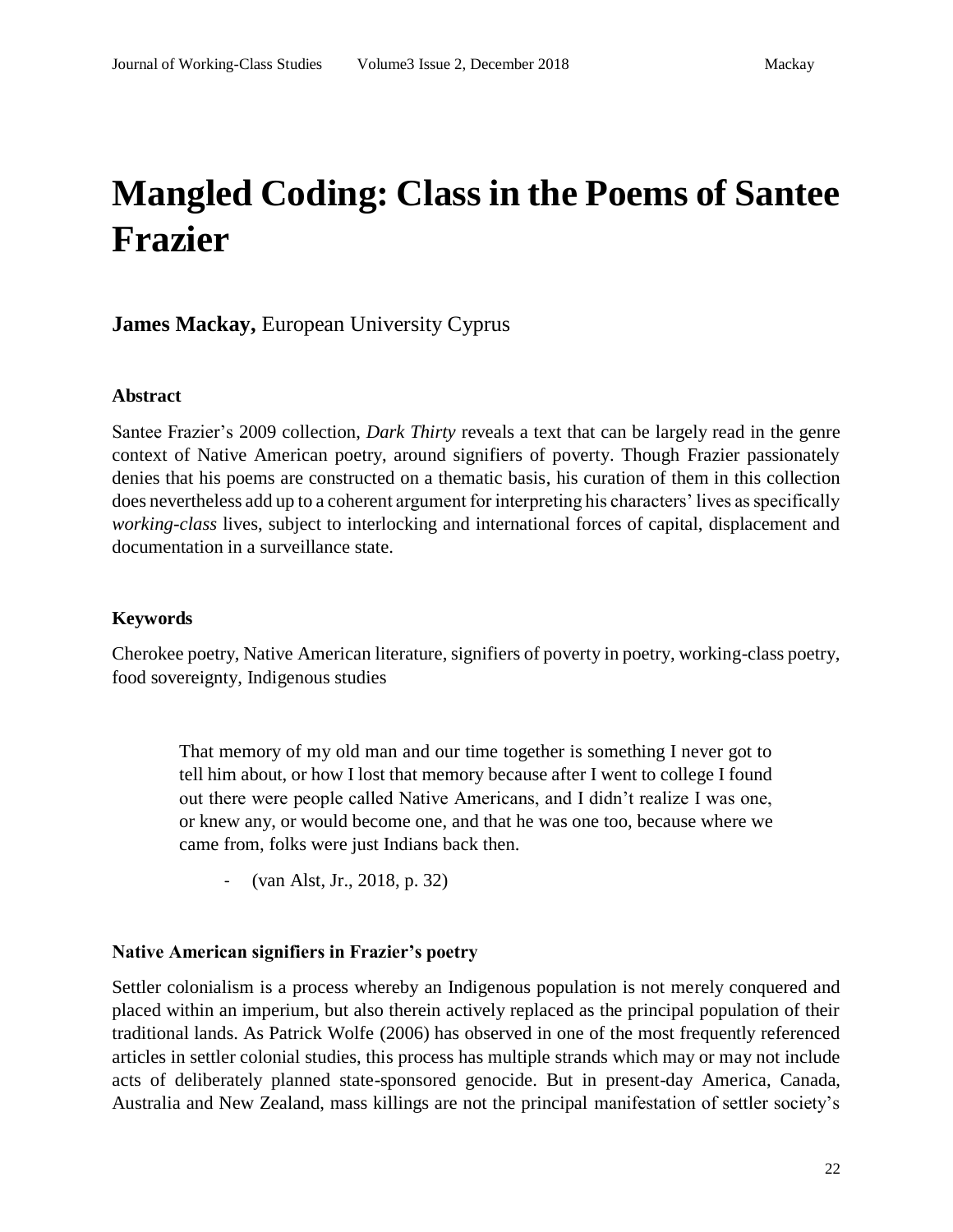desire to legitimate its claim to the land. Rather, what Wolfe calls a 'logic of elimination' (387) persists, manifesting both as a desire to deny the validity of tribal nations as independent entities in a government-to-government relationship with settler society, and also as a desire to claim the cultures, and by implication the legitimacy, of Indigenous societies. When the administration of President Trump makes moves to derecognize tribal sovereignty as a principle of US law (LeTourneau 2018), it is manifesting this eliminationist logic. When his principal challenger, Elizabeth Warren, defends her decision as a law professor to have laid claim to American Indian identity (thus accruing benefits as a faculty of color), then doubles down by using a shoddy DNA test as though Native identity was simply a matter of genetic ancestry (Hayes and Keeler 2018), that, too, is eliminationist logic in action. The resource appropriative right wing and the culturally appropriative liberal/left wing of American society, however polarized they may appear within their self-defined political context, therefore both operate to continue the settler project of eliminating American Indian legal standing and identity, with the ultimate societal and unconscious goal of total replacement of the Indigenous with settler populations, summed up by Carlisle Indian Industrial School leader (and self-proclaimed 'Friend of the Indian') Richard Henry Pratt in the phrase 'Kill the Indian and save the man.' (Fear-Segal and Rose 2016, p. 18).

Existing as both citizens of such a settler state and also as citizens or descendants of Indigenous nations creates a specific pressure on Native American writers. Writers of the original 'Native American Renaissance' of the late 1960s and 1970s, who had to work largely with settler editors and publishers interested primarily in a settler readership, were rewarded with critical praise, and in some cases sales, if their work took a modernist approach whereby tribal cultures and mythologies were seen as the underpinnings for contemporary stories (Lee and Lockard 2014). Increasing Native representation among gatekeepers, including Indigenous publishers and Native American faculty within the university, has led in more recent decades to writers being praised for including elements from more contemporary tribal, often urban, cultures and histories. N. Scott Momaday's *House Made of Dawn* (1968), with its structure built on Jemez Pueblo traditions, is an emblematic text of the earlier period, while Sherman Alexie's *Indian Killer* (1996), with its structure built on the pantribal Ghost Dance and its images of enforced out-adoption, is an emblem of the latter. A primary mode that unites the two groups, however, is a concern with cultural *performance*. Native words and concepts are explained for the reader, how to live as a Native person in modernity becomes a central concern of many of the characters, and kitschy settler imagery of Native Americans is directly attacked or deconstructed. In her survey of the 'waves' of Native American literature, critic Erika Wurth (2015) identifies these as the Second and Third Waves respectively,<sup>1</sup> united by concerns of individual and communal identity and history.

I offer this brief precis of Native American conditions and literary history as a way of explaining an unsettling (pun intended) effect Santee Frazier's debut collection of poetry, *Dark Thirty* (2009), provoked in me when I first read it. Wurth proposes a 'Fourth Wave' of Native poets, largely emergent from the Institute of American Indian Arts (IAIA), who share both an experimental aesthetic and an 'aching desire to be allowed to write without the traditional burdens of Native

 $\overline{a}$ 

<sup>&</sup>lt;sup>1</sup> The First Wave is defined by Wurth as being everything written prior to 1969 by American Indians, extending all the way back to 'Eleazar,' a Harvard student, whose Latin composition 'In obitum Viri veré Reverendi D. Thomae Thacheri, Qui Ad Dom. ex hâc Vitâ migravit, 18.8.1678' was published in 1678 (Parker, 2011).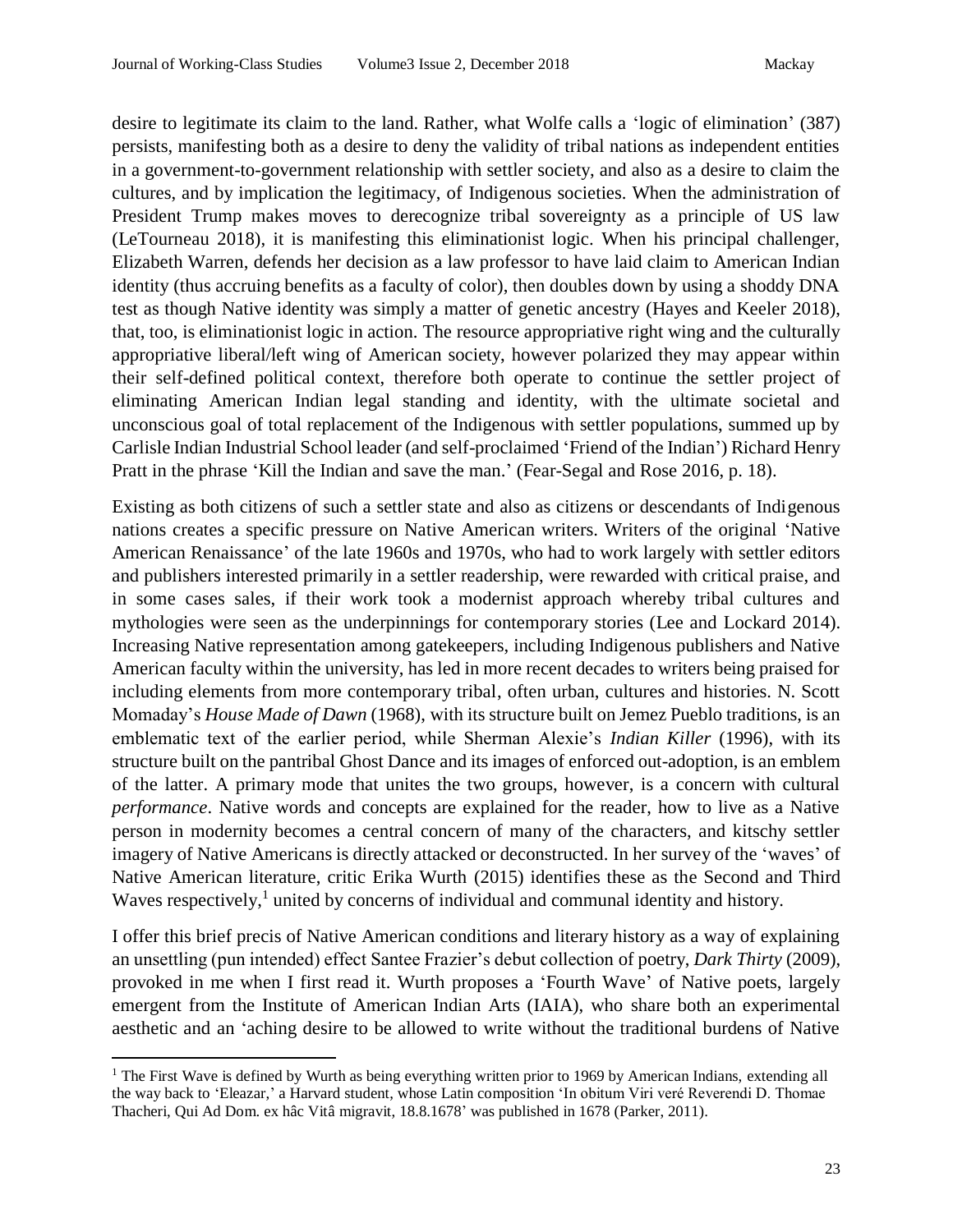American literary politics' (para. 8), a group that for Wurth includes Sherwin Bitsui, Jennifer Foerster, Layli Longsoldier and M.L. Smoker, and which I would see as an entirely appropriate label for several recent First Nations experimental poets such as Joshua Whitehead and Jordan Abel. But however much we can see an attention to aesthetics and rejection of identity politics as unifying this group, there is also no mistaking the referents to tribal cultures and Indigenous languages that are taken up by virtually all of these new writers. In the samples of their work offered in the recent collection *New Poets of Native Nations* (Erdrich 2018), for example, Foerster explains to the reader that her grandmother was 'covered in a quilt, the Creek way' (2013, p. 9), begins another poem in Mvskoke Creek ('*hokte hokte honvnwv*' (p.13)) carefully translated in a footnote for the non-Mvskoke speaking reader, and sets other poems in a landscape that is instantly recognisable as Native land: Smoker, similarly, 'heard the ruin in each Assiniboine voice' (2005, p. 34) and explains '*Mikushi, Mitugash*' as Assinibone for 'grandmother, grandfather' (2016).

While Frazier certainly belongs among this group – when I interviewed him for this article, he placed himself among them, referring to 'my contemporaries, such as Sherwin Bitsui, Layli Longsoldier, Orlando White or dg okpik' – his poems, by contrast, contain no such evident references to language or spiritual touchstones.<sup>2</sup> As a reader who is, being British, a cultural outsider, I quite possibly would never (reading these poems blind) have guessed that the author was Native American if it were not for the confirming imprimatur of the University of Arizona 'Sun Tracks' series and the single sentence in the author's biography at the end of the book, 'Santee Frazier is a citizen of the Cherokee Nation of Oklahoma.' The lacuna is made all the more evident because there are references to race and culture in the book, but these references are Asian ('Eating Against a Wall' (78)), non-US Indigenous ('An Aerosoled Representation of the Maya and Moché' (79)), African American (from the blues-inflected language of the poems to the opening quotation, taken from W.E.B. DuBois). Even the cover artist, Micah Wesley, is acknowledged without his dual Creek/Kiowa citizenship being mentioned. Such consistent omissions cannot be considered as anything other than deliberate choice, particularly in the context of a collection for which the author states he selected only 'a very small percentage' (2018 pers. comm., September 28) of available poems to create a book which, though each poem is individual, has an unusual thematic coherence.

It is not unprecedented for Indigenous authors to choose not to use or to deliberately downplay cultural signifiers of their ethnicity. Martin Cruz Smith, for instance, despite having both Pueblo and Yaqui roots, gained fame and financial success from the *Gorky Park* (1981) series of novels set around the adventures of Russian detective Arkady Renko, while the Blackfeet tribal citizen Stephen Graham Jones has written a great deal of horror fiction without overt Native American references. But this refusal of ethnic signification does not necessarily denote acculturation or any form of 'passing' for commercial appeal. The Hoopa citizen scholar Cutcha Risling Baldy (2013) has written persuasively about the appeal of zombie narratives such as *The Walking Dead* for Native American audiences, where the experience of survivors in a post-apocalyptic landscape is

 $\overline{a}$ 

<sup>&</sup>lt;sup>2</sup> The interview was conducted on  $28<sup>th</sup>$  September 2018 via teleconference. An edited transcript is published elsewhere in this issue.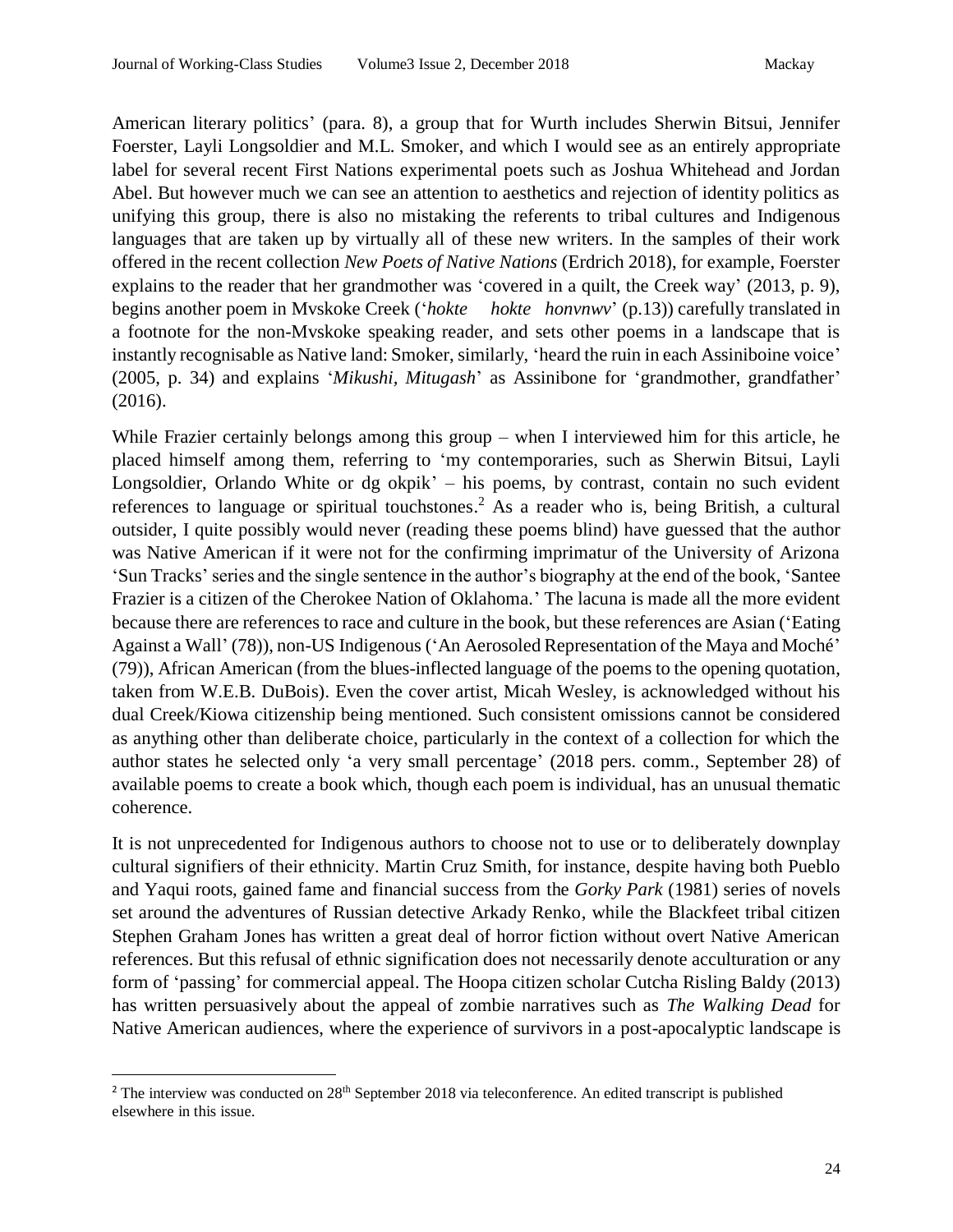an analogy for the survivors of policies of extermination and assimilation (2013). The same argument, one imagines, could easily be applied to the *Star Trek* villains The Borg and any number of other cultural icons, in what Scott Andrews (2018) calls 'a red reading . . . an interpretation of a non-native text from a native perspective' (i). Jones himself has, not least in his werewolf novel *Mongrels* (2016), pointed up many of the parallels between horror and Native American experiences, and it is not too hard a stretch to imagine that for Smith, whose first novel *The Indians Won* (1970) was about an alternative history in which the US conquest of Native territories was beaten back, there might be historical resonances in the idea of seeking justice in a corrupt and unjust state.

However, while such a metaphorical lens might be useful in understanding the significance of WWE wrestlers and soccer moms in Jones's *Zombie Bake-Off* (2012), Frazier's poetry is not, in the main, narrative driven. Moreover, there are some indications that the protagonists of the poems are intended to be read as Cherokee, albeit only by readers very familiar with Cherokee contexts. Speaking about his poetry with Sherwin Bitsui in 2010, Frazier stated that 'The first four sections of *Dark Thirty* were inspired by language and memory,' and that they were written in 'a dialect of English that is specific to Cherokee speakers' (40). This must refer to a set of character portrayals in *Dark Thirty*, namely 'Chauncey' (8-9), 'Joe Bunch' (12-13), 'Nick Cheater' (14), 'Nauxcey Moss' (27), the first of which begins 'There ain't no since staring intah that eye / dead as can be, stabbed with a fork or sumthin.' Specific locations scattered through the poems give a definite sense of place (e.g. 'Adair County' (29), named for the first Cherokee family to arrive in the area, or 'Barren Fork' (8), referring to the fork in the Illinois River that leads into Cherokee County), as do the specific brand names of cheap beers and whiskies the characters consume. Even when the anthology takes a turn for the fantastical in the various adventures of circus performer Mangled Creekbed, the description of 'the creekbed boy' (20) who is 'bean juice-colored' with an 'ancestry and tongue' which filtered through the 'circus blurb . . . / squawk of his primitive origins' (17), should when combined with the previously mentioned elements lead a Cherokee reader to see the character as himself Cherokee. Unlike Cruz Smith and Jones, then, this is neither metaphor nor deracination.

# **Class consciousness and poverty**

The question becomes, why avoid the cultural signifiers which find such a natural home in other Native poets' work? Or rather, and more importantly, what is the effect of this avoidance? I argue that *Dark Thirty*, and its successor, *Aurum* should be read as texts that has been structured, by a poet entirely conscious that his poetry will be received and largely read in the genre context of Native American poetry, around signifiers of poverty. Though Frazier passionately denies that his poems are constructed on a thematic basis ('I think every single poem I've ever written started with one specific sound', 2018 pers. comm., September 28), his curation of them in this collection does nevertheless add up to a coherent argument for interpreting his characters' lives as specifically *working class* lives, subject to interlocking and international forces of capital, displacement and documentation in a surveillance state. Given his reluctance to be considered through the lens of ethnicity, it is in this respect significant that when I asked him if he considered himself a working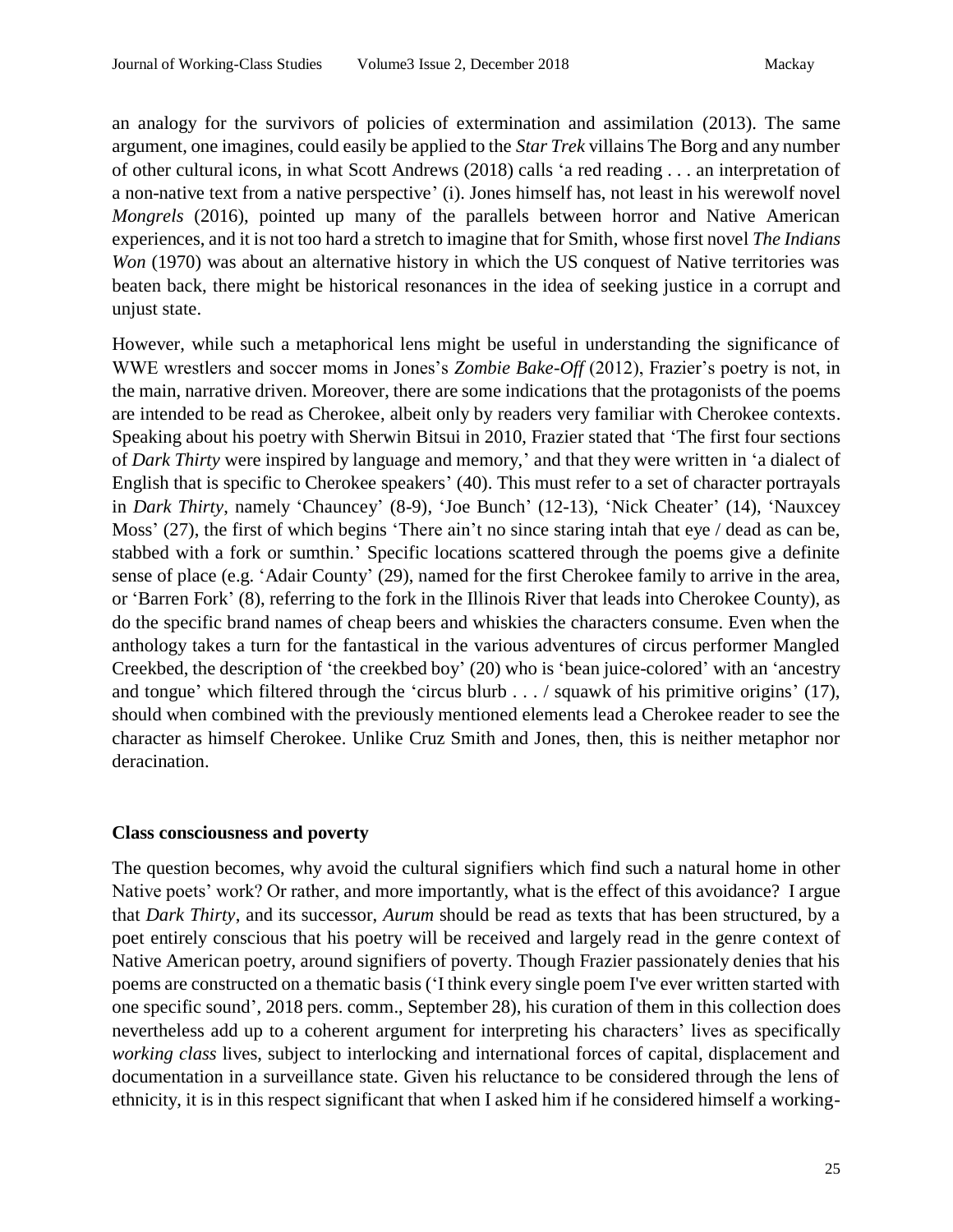class poet, his response was an immediate 'Very much so' (2018 pers. comm., September 28). Talking with Bitsui (Frazier and Bitsui 2010), he similarly notes that he himself 'grew up in abject poverty' (40) and that 'I think it's necessary to expose—or poeticize— those realities to a privileged public' (45).

Poverty is a key fact in most Indigenous communities, but this is something that comes into particularly sharp relief in the United States due to its status as the richest country on Earth. Per capita income level, for example, stood in 2017 at an average of \$32,397 per person in the US population as a whole, but only \$19,824 per American Indian individual, while the percentage of American Indian households receiving Supplemental Nutrition Assistance Program benefits (aka food stamps) stood at 23.9%, against a national average of 11.7% (United States Census). These averages may well be an understatement of the situation. The US census works by requiring respondents to self-identify ethnically, rather than by asking for proof of citizenship in a tribal nation. Due to the appropriative mechanics identified above, there are many non-Native people in America who self-identify as Native American either through a nebulous passed-down family legend of an Indian ancestor or through adoption into one of many New Age cults. Cherokees in particular may be victims of this, since the 'Cherokee princess' is a particularly hardy trope. Gregory D. Smithers (2015) notes that 819,105 Americans claim Cherokee inheritance in the 2011 Census, a number that sits oddly with the fact that the three Cherokee nations, despite famously having among the least exclusionary laws on citizenship, have fewer than 320,000 enrolled citizens between them. While there is no way to check the income level of people who claim a Native American racial affiliation while having no practical or citizenship ties to a Native nation, neither is there any reason to expect that this would be out of line with national averages (indeed, it could be argued that wannabeism is more prevalent among higher income brackets). Therefore, this group's statistics may be raising census averages for Native income and other measures of poverty. This is just one of the ways that the romantic myth of pre-contact tribal cultures – those indicators that Frazier is at such pains to eliminate – ends up materially affecting American Indian realities.

Frazier begins the collection with a section of poems titled 'Dry Creek,' most of which contain rural signifiers – the son and mother in 'Hunter's Moon' hiding from an abusive grandfather in 'the brush . . . / among the sprawling / shadows of branches' (10), the prostitute plying her trade among farm workers in 'Mama's Work' (7), the child driving a passed-out mother 'through these hills, / ten miles an hour, gravel roads' (13). These commonalities invite us to read the dialect poems, which mostly contain words and phrases related to cars ('Nick Cheater's good with them dodges' ('Chauncey,' 9); 'Member that time I got stuck / in that pile of tyres?' ('Joe Bunch,' 12)), as being also set in rural areas, something confirmed in the final dialect poem, when the speaker 'Nick Cheater' tells his listener 'Told yah not tah get your car fixed in town' (14). While the status of Cherokee Nation tribal lands is ambiguous, since tribal authority is recognized in 14 Oklahoma counties but the area is not normally described as a reservation nonetheless the statistics on reservation poverty are particularly germane to 'Dry Creek.' The Friends Committee on National Legislation noted in 2012 that 'More than 1 in 4 [. . . Native Americans] live in poverty. On reservations, the number rises to more than 1 in 3 (38 percent). Pushed off arable lands and isolated from transportation and communications networks, Native Americans on reservations are struggling to make a living in unyielding physical, social and economic climates' (qtd. in Cheyfitz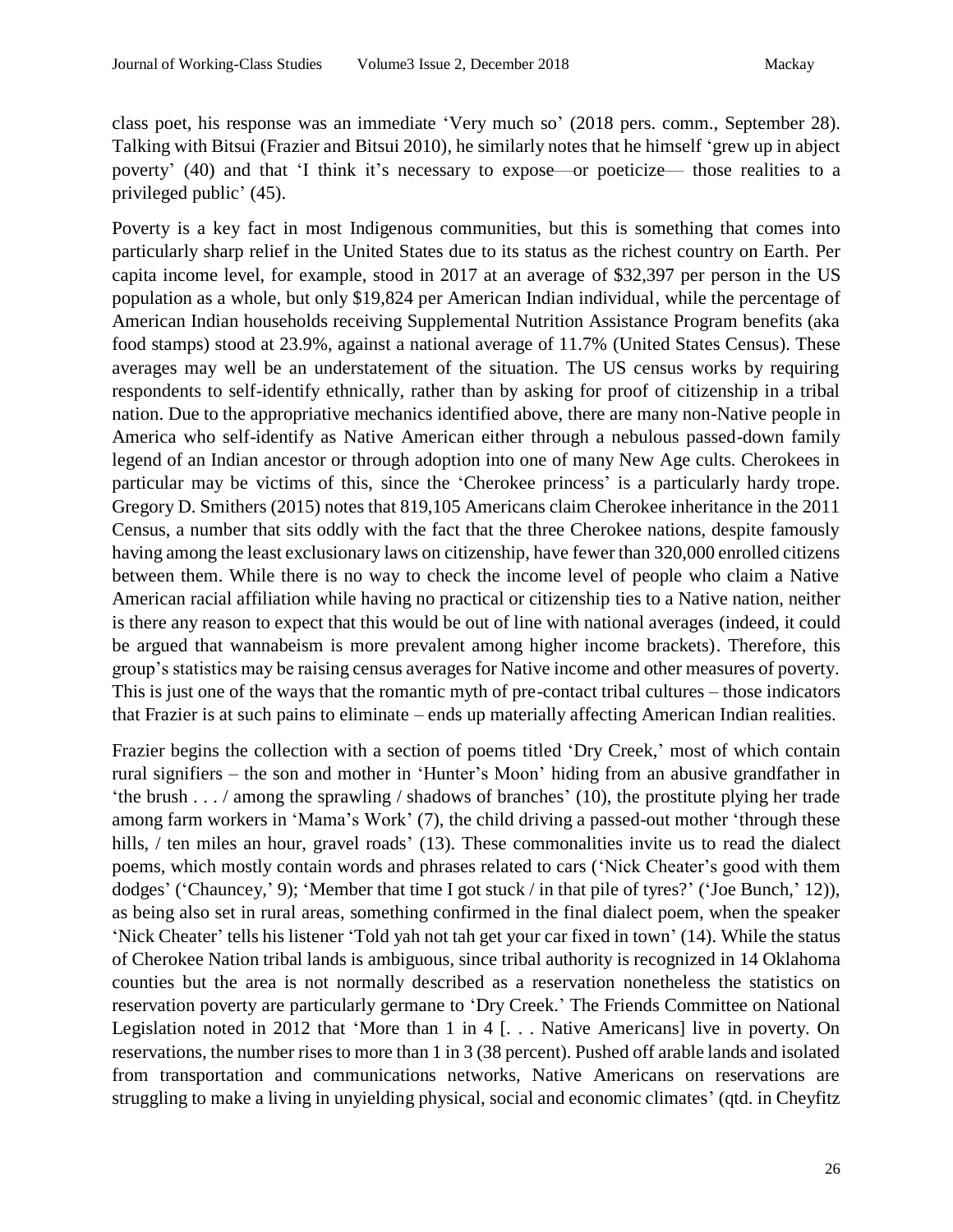2017, p. 216). This situation has not changed significantly across the country since the early  $20<sup>th</sup>$ century, despite the monies gained by some tribes from casino gambling and various resource extraction operations.

In their juxtaposition, therefore, the poems of 'Dry Creek' and 'The Carnival' (sections one and three of the collection), form a coherent reflection on rural poverty in Cherokee nation lands and its effects. Although Frazier is keen to resist simple autobiographical readings of his work, and notes that his poetry remixes and invents as much as it draws directly on personal history, nonetheless he also stated in our interview that 'it's probably about 90 to 95 percent autobiographical' (2018 pers. comm., September 28). It would therefore be fair to assume that these effects are drawn from observation rather than stereotype, and it is notable how strongly gender is made a factor. The male figures of the dialect poems, who are a group as various indicators show us, are angry, violent and aggressive. 'Chauncey' is written in two-line stanzas, each a single lengthy sentence broken in the middle, where the predictable end-stop in the second line emphasizes the alcoholic character's short-circuited, unreflective certainty in the world. As Robert Hass (2017 Kindle location 874) observes of the two-line poem of Catullus, 'The effect is doubling down. Say it, then say it more intensely. Or make the general statement in A, and then get specific in B,' and while each of the following dialect poems opens this up a little – 'Joe Bunch' into syllogistic three-liners, 'Nick Cheater' back into two-line stanzas but with enjambment that makes the character seem more reflective - nonetheless the impression is of minds blunted by alcoholism, disability, or an obsession with engines. These men are placed against poems in which women are bought ('Mama's Work') and beaten, shirts torn, assaulted with fists and pickaxes. As the speaker of 'Hunter's Moon' puts it:

It has been going on for years, my mother, her mother, sisters, whoever was left born into this rage (10)

The destruction of these women is watched by their neglected sons, a consistent voice which in 'Pickax' mourns 'the same woman who held a warm towel / to my earache' (25) as she is possibly being murdered ('biscuit dough stuck to her fingers, the dark coming' (26)). Moreover, we as readers witness the ways that violence is passed down, via the last dialect poem in the voice of a child. 'Nauxcey Moss' is deafened, recalling Joe Bunch's deaf ear, after he shoots his grandmother's chickens at the prompting of an unidentified male figure that is presumably another violent grandfather.

This focus on the generational effect of neglect and poverty also affect the reading of the 'Mangled' pieces that make up sections two and four, 'Baptism of the Knife' and 'Skillet Face.' There are clear resonances between this protagonist and the boy-speaker of the poems. Both have mothers who are sex workers, and both are neglected: Mangled's mother 'locked him out of the house in the summers, so Mangled would not see the musky men' ('The Bottle Collector' 18), leaving him to wander the creeks, while the semi-autobiographical speaker is: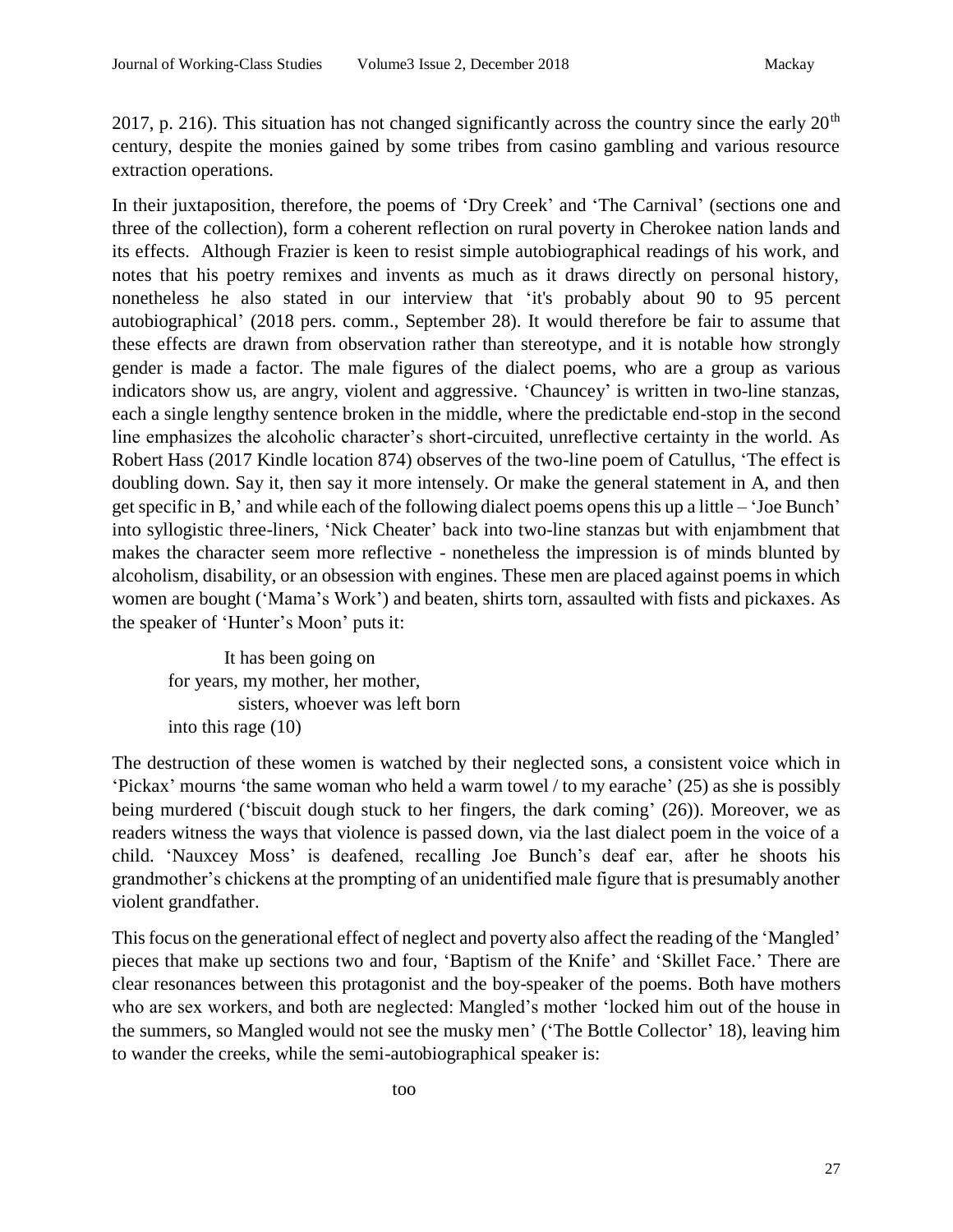small to find my way to the sandbanks where she sometimes takes a man,

where sometimes I wander skipping stones, while she earns in the backseat of a car or under

a gun rack. ('The Carnival' 34)

However, the Mangled poems are set in an earlier time period, one of *Sgt. Rock* comics and 'pinup queens, pop-bottle / legstresses on the soda-pop signs' ('Mangled and Beautiful Girls' 39). Mangled can, then, be seen as a progenitor, as violent as the other men in the boy-speaker's life, a buyer of women. Like many of the grandfather figures, too, he becomes addicted to substances, whether to huffing glue or to drinking 'listo' (Listerine mouthwash, drunk for its cheapness and alcohol content). The cyclical nature of abuse and violence is evident, as is its relationship to economic conditions. Mangled fits the classic Marxist description of the *Lumpenproletariat*, being part of 'a mass strictly differentiated from the industrial proletariat, a recruiting ground for thieves and criminals of all kinds, living on the crumbs of society, people without a definite trade, vagabonds' (qtd in Bovenkerk 1999, p. 523). Perhaps more fitting, though, would be the description in the *Manifesto of the Communist Party* (Marx and Engels 1848) of this class as a 'passively rotting mass thrown off by the lowest layers of the old society' (20), assuming we here read the 'old society' as the Cherokee nation, formally dissolved in 1907 and not reconstituted until the mid-1970's (Brown 2011). Mangled himself ends his days in the final poem of the sequence literally rotting ('stroke-face sagging off / his skull' ('Mangled, Memory and the Wheelchair,' 49)), dreaming of glory days in carnivals and circuses that seem to fulfill the class function identified by Bakhtin (1929), of a space in which class relationships are reversed, though temporarily. Those circus performances were attained via a performative ethnicity ('Ringmaster makes freak show of Mangled . . . whose ancestry / and tongue have passed into the void of circus blurb . . . squawk of his primitive origins'), which again dramatizes the choice between performing culture or becoming a forgotten underclass that Frazier seems to see as the only available choices for Cherokees in the mid-century period ('Circus Fire' 17).

Much of the rest of *Dark Thirty*, and several of the poems in Frazier's second book, *Aurum* (2019), consists of urban imagery. Here there are moments of beauty, particularly in the comforting and decidedly feminized space of the laundromat in 'Coin Laundry' (*Dark Thirty* 54) or the delicate haiku-like opening tercets of 'Seasonal Cityscape,' where

kids licking popsicles a row of dingy feet shine in the sun (67)

But more often we see the grimmest realities of inner city poverty. Again, from 'Seasonal Cityscape':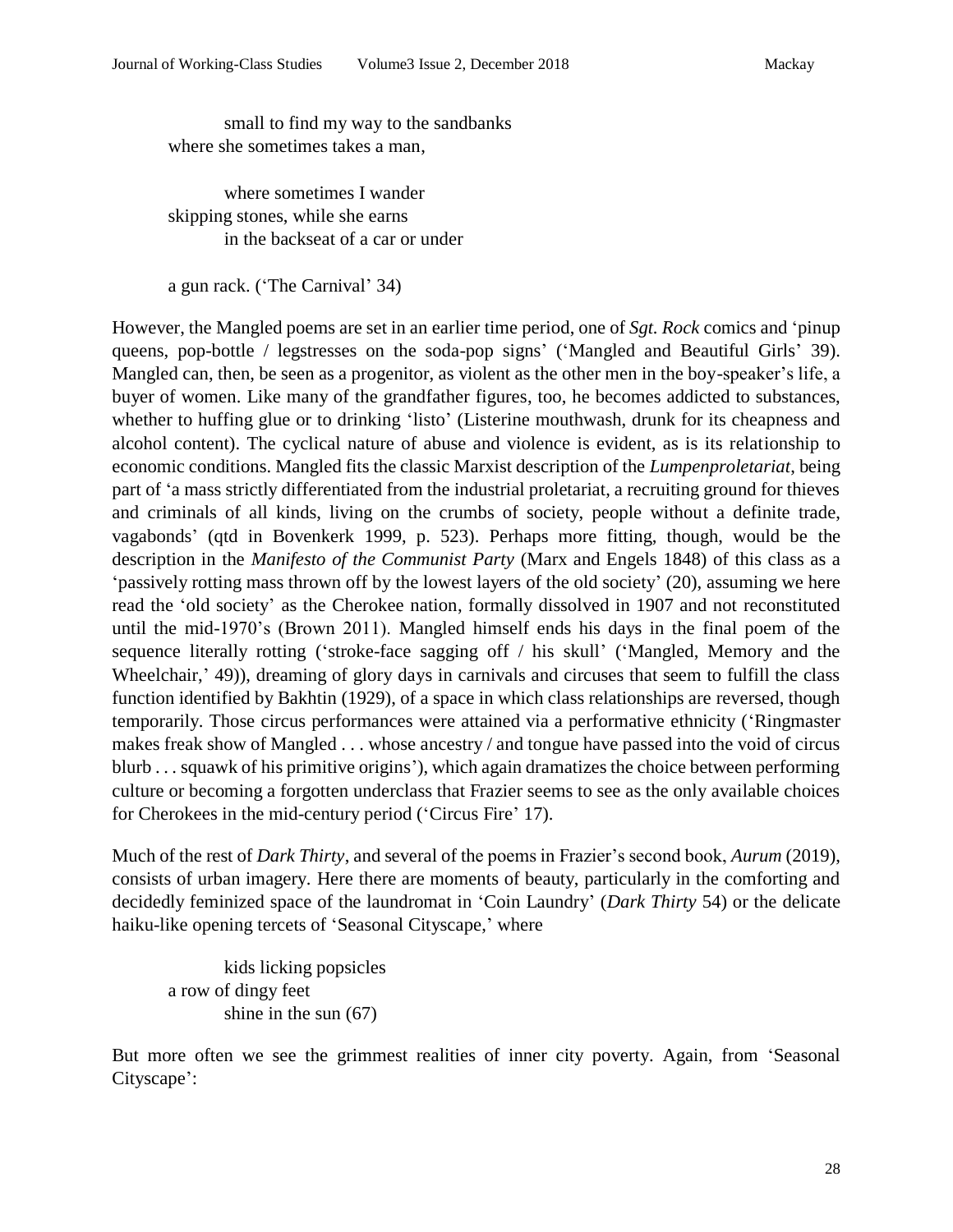wet-crotched sockless finger hooked around a jug of night train

As Kasey Keeler (2016) has proven in her study of federal housing policy in the mid-twentieth century, the relationship between Indians and inner-city homelessness was anything but accidental. Returning American Indian veterans faced a set of conditions guaranteed to drive them into cities, as Congressional policies designed to lead to termination of treaty obligations made conditions on reservations difficult, while American Indian veterans missed out on GI Bill benefits as it was assumed they were already wards of the state. Redlining policies reserved middle class suburbs for white citizens, which meant that help offered by the Bureau of Indian Affairs (BIA) to relocate tribal citizens inevitably pushed them into blighted and impoverished inner city areas. Placing the urban poems after the Mangled series reinforces such an historical framing.

Frazier's work needs to be set within a wider phenomenon of an increasingly urban American Indian literature that has grown up since the 1980s, as identified by Laura Furlan (2017). Prior to this point writings of the 'Native American Renaissance' era were mostly reservation-set, as in Leslie Marmon Silko's *Ceremony* (1978), or James Welch's *Winter in the Blood* (1974), or in nonurban landscapes described through a Native American mythological lens, as in N. Scott Momaday's *The Way to Rainy Mountain* (1969) or Gerald Vizenor's *Darkness in St Louis Bearheart* (1978). For Furlan, such urban fiction should be read not just as diasporic but also as creating new possibilities for community. Theodore C. van Alst, Jr., a writer whose work in many ways resembles that of Frazier, provides one example of this process in *Sacred Smokes* (2018), where young poor Natives of different tribes enter into and mirror an urban landscape marked by the tags of different gangs. Furlan gives the examples of Janet Campbell Hale, whose *The Jailing of Cecelia Capture* (1985) 'invoke[s] intertribal Indigenous activism' (Furlan 72), and Susan Power and Louise Erdrich, who in different ways configure the cities of their novels as meetinggrounds, reviving older Indigenous associations and traditions in modern forms. In some ways, the shock of Frazier's de-'*indian*ized' 3 poetry echoes the reception Hale received from critics such as Louis Owens, Frederick Hale and Ernst Stromberg, all of whom Furlan records as rejecting the novel: however, Cecelia Capture is a lawyer and activist, very different to Frazier's lost souls. Furlan might place Frazier next to Sherman Alexie, whose work most consistently draws attention to homelessness as one of the key Indigenous experiences, whether on reservations or in cities. But in Alexie's stories, as with nearly all the other texts that Furlan surveys, Indigenous markers create commonalities among homeless people, with an emphasis on the formation of new communities. Frazier's decision to remove such markers emphasizes the isolation and violence meted out to women and children in such settings, and again foregrounds the ongoing intergenerational effects of such abuse, lived out in a landscape of 'Night Train bottle in the gutter. Diaper in the gutter. / Flattened mutt in the gutter' ( $10<sup>th</sup>$  Street Anthem,' 69).

 $\overline{a}$ 

<sup>&</sup>lt;sup>3</sup> My use of the signifier *indian* in lower case and italicised is intended to follow that of Anishinaabe novelist and critic Gerald Vizenor, who notes that 'The *indian* is a simulation, the absence of natives' (Vizenor, 1998, p. 15)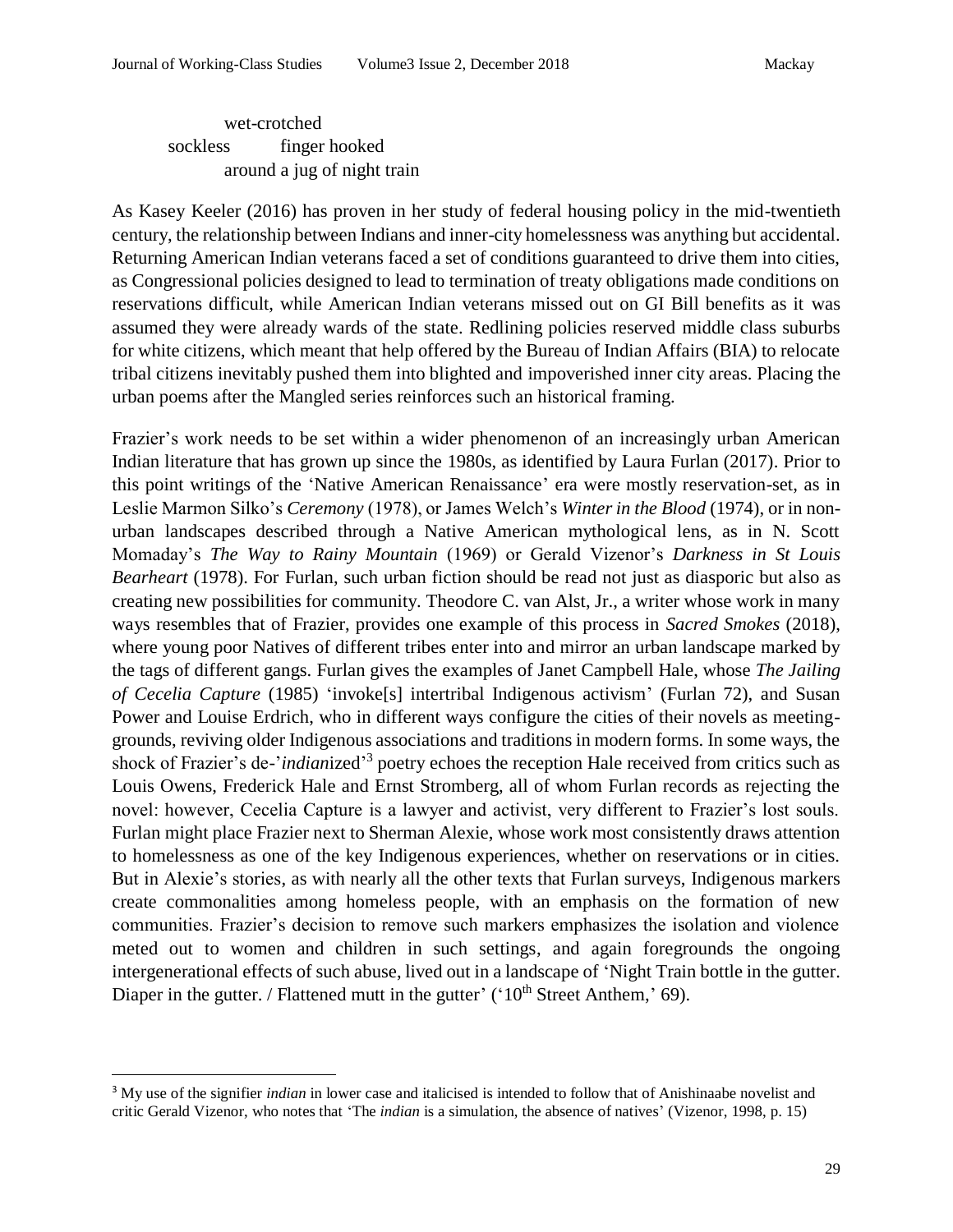#### **Food as signifier of healing and solidarity**

It might seem at this point that Frazier's choices, whether in terms of imagery, story or curation, can only create a poetry of misery, isolation and despair. This would reflect one of his avowed inspirations, Larry Levis, whose first book, *Wrecking Crew* (1972), was denigrated by Scott Wilson because 'little of the book suggests solutions to the troubles; the book is more an existentialist's litany of America's cruelty' (Wilson 1992, p.190). In our interview, Frazier addressed this point twice. He first rejected a hopeful vision of progress, stating that:

We do see more Natives . . . doing activist types of things, but I'm not really interested in that kind of work. I'm really interested in how Native people still live within their communities. And, again, I don't think it's that much different than the way that we lived in the thirties and forties (2018 pers. comm., September 28).

He then goes on later to explain that 'I don't address racism in my poems, because if I do then it's still in control of how I operate' (2018 pers. comm., September 28). His work does, however, intervene in specific context to create a sense of class solidarity while still describing a particularized Cherokee historical circumstance. In this last section of analysis, I intend to show how this works in practice by concentrating on Frazier's use of food imagery, contrasting this with the imagery of the contemporary food sovereignty movement.

Without slipping in too many biographical assumptions, it is clear that the food imagery, or rather imagery of the lack of food, springs from lived reality for Frazier. The speaker in 'One Room Apartment' may not literally be the poet's childhood self, but his quiet search for nourishment while his passed-out mother and her lover snore is unmistakably based on experience. In the repetition of 'I search the cabinet / and ice box,' (*Dark Thirty* 33), the reader is brought into the restless, endless attempt to find something to satisfy hunger in stale biscuits, shriveled fruit, and congealed milk. When food does come up, it is unmistakably an American *cucina povera*. For instance, in 'Half Life':

Pinto beans,

salt meat melted into the juice–

cornbread,

 mustard yellowing the mash.

Can-shaped meat, sliced, fried in bacon grease. (*Aurum* 38)

All of this is accompanied by alcohol, perhaps inevitably given the focus on violence and prostitution as survival mechanisms, whether in the form of cheap beer, cheap whisky or mouthwash. The last makes particularly clear the functional quality of drink for the characters in these poems, which is never described for taste or pleasure.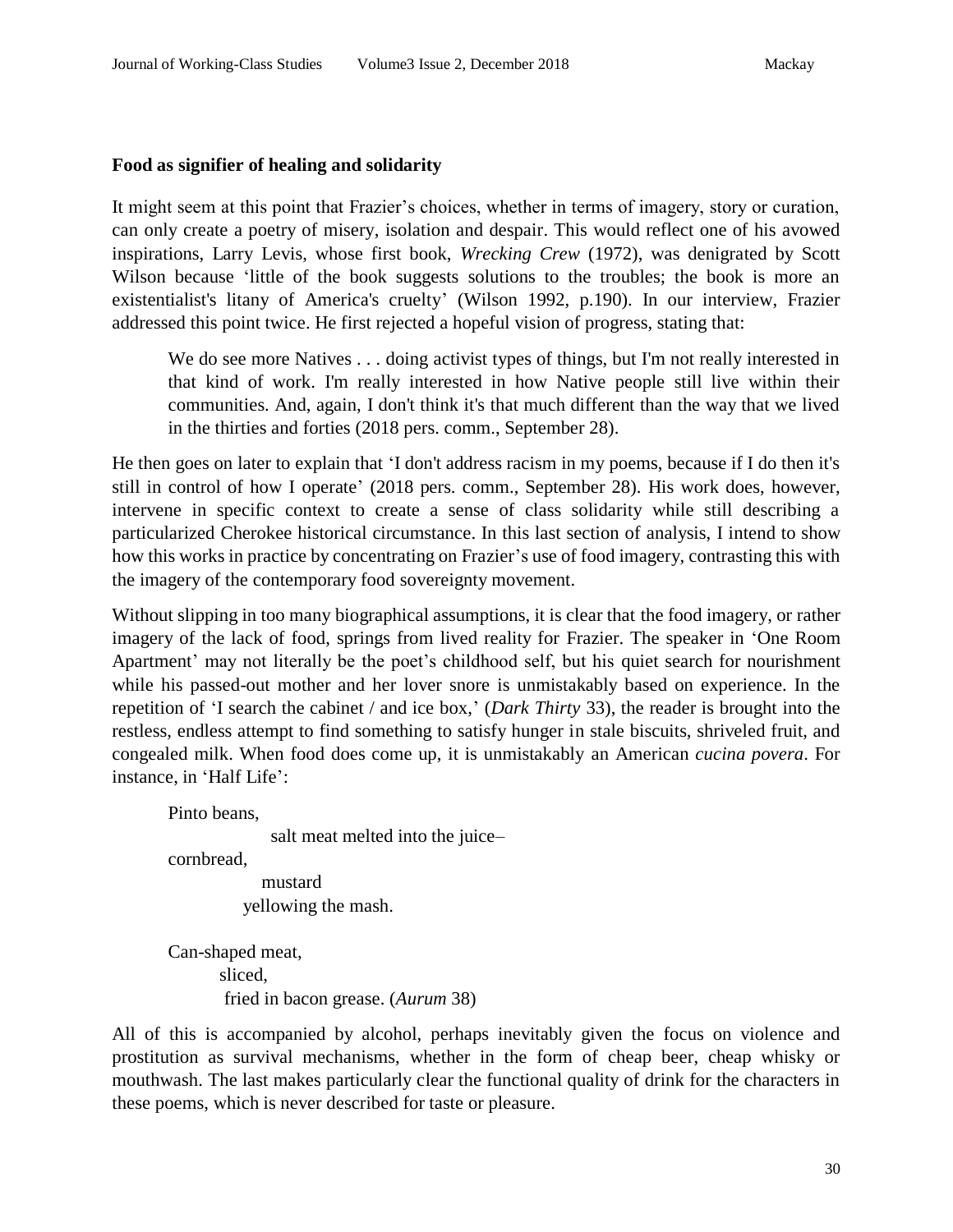These images do not appear in a vacuum. As Frazier will undoubtedly be aware, Indigenous food sovereignty has in recent years become a locus of scholarly enquiry, with multiple titles (e.g. Frisbie 2018; Sherman 2017; Salmon 2012; Mihesuah 2005; Swentzell 2016; Dunkel 2017; Robidoux and Mason 2017) exploring methods of reviving seemingly forgotten or erased foodways. It has become a topic of popular discussion among Indigenous activists: one of the most active Facebook pages on any Native American topic, the group *Food Sovereignty is Tribal Sovereignty* (which asks non-Natives to refrain from requesting membership) claims more than 7,000 members and hosts multiple active discussions daily. And food sovereignty has also become big business. Sean Sherman's cookbook *The Sioux Chef's Indigenous Kitchen* (Sherman and Dooley 2017), a landmark reimagining of traditional ingredients using modern cooking methods, has been promoted by the *Today Show*, *NPR*, *The New York Times*, and many other media outlets, while his 2016 Kickstarter for a restaurant project, also to be called The Sioux Chef, closed having raised \$148,728, nearly 50% higher than its original stated goal. The publicity for the book gives some idea of the kids of food being celebrated in this movement, stating that

Sherman dispels outdated notions of Native American fare—no fry bread or Indian tacos here—and no European staples such as wheat flour, dairy products, sugar, and domestic pork and beef. The Sioux Chef's healthful plates embrace venison and rabbit, river and lake trout, duck and quail, wild turkey, blueberries, sage, sumac, timpsula or wild turnip, plums, purslane, and abundant wildflowers. Contemporary and authentic, his dishes feature cedar braised bison, griddled wild rice cakes, amaranth crackers with smoked white bean paste, three sisters salad, deviled duck eggs, smoked turkey soup, dried meats, roasted corn sorbet, and hazelnut-maple bites (University of Minnesota Press 2017).

Such descriptions may be mouthwatering, but they serve other purposes as well. The reclamation of Indigenous foodways represents the resurgence of cultures that from Independence to the termination policies of the 1950s had been presumed to be on the way to an inevitable oblivion. A growing market for Indigenous ingredients holds obvious potential for tribal governments, potentially replicating the commercial benefits that wild rice harvesting have brought Anishinaabe communities with new ingredients, not to mention enabling new reservation businesses, many of which are run on cooperative or profit-share lines. And the drive to eat healthy has particular resonances in Native American communities, which experience some of the worst rates of diabetes and other diet-related diseases in the Western world, with Native adults being 'twice as likely to die from diabetes as non-Hispanic white women in 2013' (Office of Minority Health 2016). Nonetheless, there is some cognitive dissonance in seeing foods branded as virtuous by means of their Indigenous connotations being served in a five-star restaurant, at a commissioned banquet, or from a high-end catering vans. (The Tatanka food truck, for example, in which Sherman has had some involvement, charges \$12 for a bowl of cedar-braised bison with wild rice and squash, around double the price of a standard fast food meal, and far more expensive than fried beans and canned commodity meat with a little mustard). Journalist Erica Rivera, in an online 2017 profile of Sherman for Minneapolis local paper City Pages, brings up the issue by noting that Sherman's eschewing European-origin meats comes at a financial cost: 'Compare prices at Lunds & Byerly's, where duck breast costs \$1.33 an ounce and chicken breast costs 33 cents an ounce. That might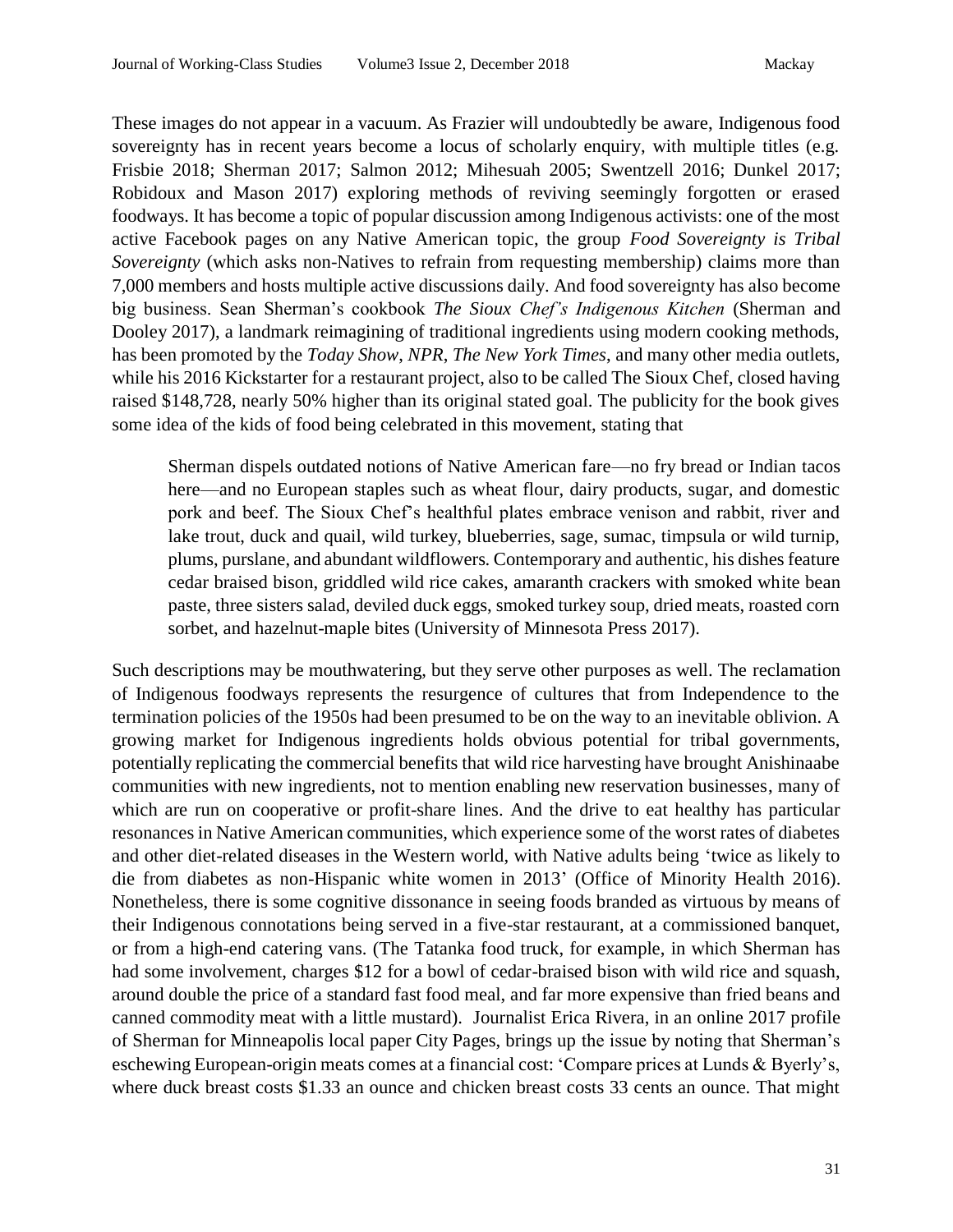not seem like a big difference until you're feeding a family' (Rivera 2017, para. 58) She also notes, in a pointed aside, that 'a large part of his audience is white' (Rivera 2017, para. 78).

Frazier's deliberate choice to avoid stereotypical Native signifiers means that he avoids both fry bread and the sort of branded-Indigenous healthfoods that are the signifiers of food sovereignty. One subtler use of food imagery, however, comes in the very first poem of *Dark Thirty*, 'Root Juice' (3), the only poem not arranged with others in a section and therefore possibly to be considered as an overarching principle. In this poem, an unnamed 'he' 'walks out of the junkyard,' then drinks from an old plastic jug that contains an unnamed liquid 'pickled in a brine of spit and corn.' Although the root that makes the root juice is not named, it seems likely to be snakeroot – a plant referred to directly in 'Chaac,' a poem from *Aurum* that also portrays a homemade remedy, the 'ropy strands' (14) of which directly echo 'the undulating root' in the 2-liter jug in 'Root Juice.' Snakeroot (*Actaea racemosa*) is a traditional remedy used by Choctaw people for rattlesnake bites (Howe 2014, p.86), hence the name, and by Cherokee traditional doctors 'for general malaise, gynecopathy (diseases peculiar to women), kidney ailments, malaria, rheumatism, and sore throat' (McKenna, Jones *et al* 2001, p. 94), a list of ailments that demonstrates the power ascribed to this plant. The entire book, therefore – indeed, both books – can be seen as a form of medicine, but one mainly available to people already familiar with the medicine. As Frazier says, this is a poetry explicitly designed to be read primarily by a Cherokee, rather than a white audience, and this opening signals that despite the surface of pessimism and despair he intends the books to be a form of healing.<sup>4</sup> Personal healing, to be sure, but grounded in community knowledge.

There is another use of food imagery that recurs in both Frazier's collections that seems to gesture beyond merely personal healing, however. In the poem 'Eating against a Wall' his speaker sees a couple eating noodles outdoors from a bowl, 'slurping them up,' an image that directly follows the 'tortillas, / pinto beans and potatoes' offered to the speaker of 'Stranded' by Spanish speaking laborers (*Dark Thirty* 78, 77). The story of a first introduction to eating with chopsticks is fleshed out considerably in the poem 'Sun Perch' (*Aurum* 12-13), where the narrator, again a neglected child, has been left home starving for three days, and is taken in by a Vietnamese family for supper:

the fish, perhaps lightly steamed, then wok-fried, charred along the belly, fins crisped, mouth open from its last breath, fossilized in a reduction of fish sauce and honey

 $\overline{a}$ 

The contrast with the moldy food and violence offered by the descriptions of home in Frazier's poetry is telling, and deliberate. The story is part of a meditation on memory inspired by the narrator's baby son, whose gasping mouth at birth metonymically links with the gasping mouth of the fish, both placed against the ironic description of 'what all boys wished for, a way of remembering how air rushes from your body / after being socked in the gut.' In 'Eating against a Wall' the eaters are not explicitly racialized – indeed, in all three poems the racial coding is indirect and done through the naming of languages – but the way that they eat squatting down again seems

<sup>&</sup>lt;sup>4</sup> I will take a moment here to acknowledge that as a white British critic I am likely to have missed many Cherokeespecific signifiers in this text. That does not invalidate my analysis, but I hope to soon be reading articles by Cherokee critics that will unpack Frazier's work in all sorts of ways not available to me.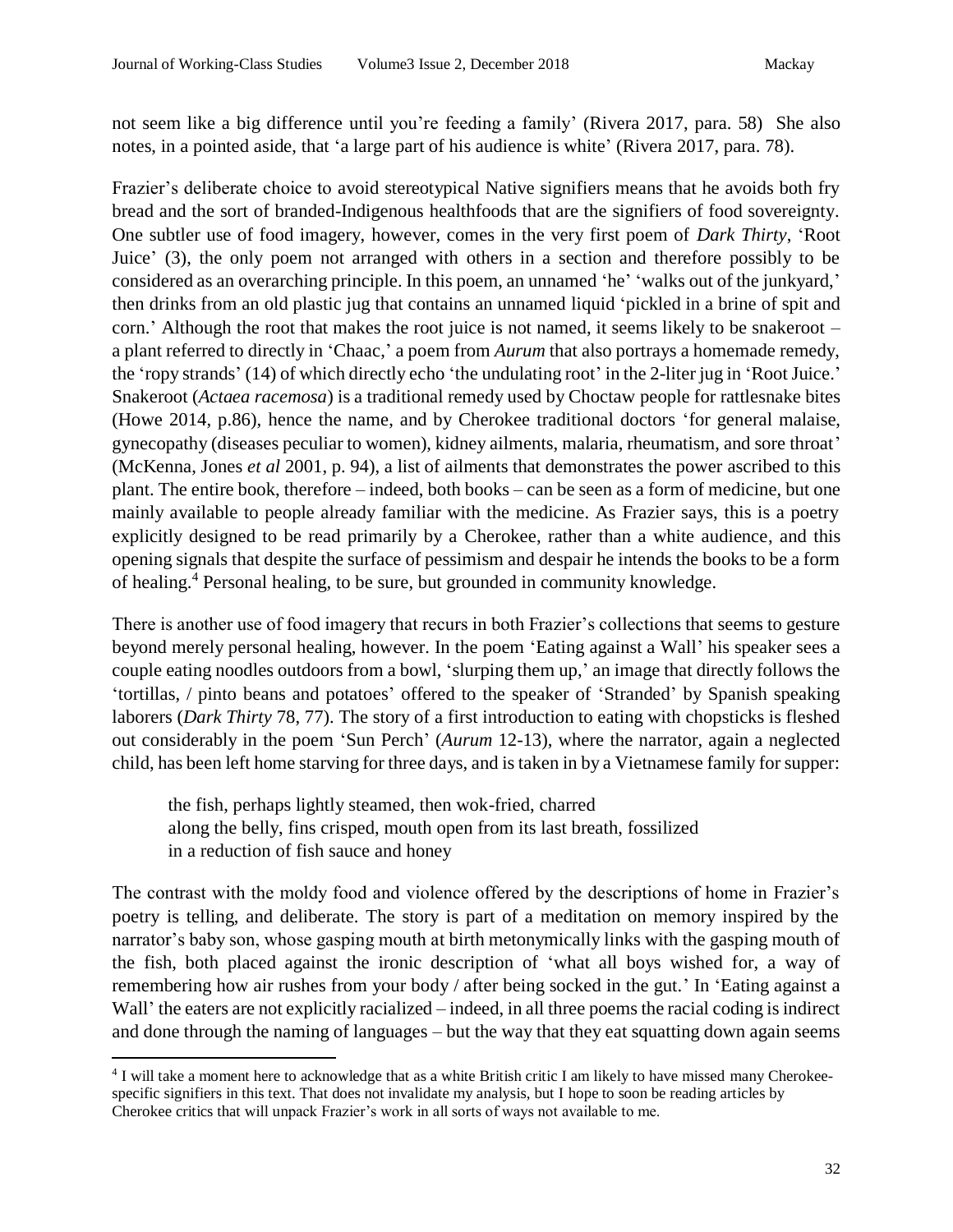to place them as Asian. The narrators of the *Dark Thirty* poems note commonalities with these supposed others, and placing the three poems together makes food function as a form of exchange and kindness that recognizes sameness rather than difference.

This fraternity across racial lines needs to be placed back into a class context. Eric Cheyfitz, in his work on class solidarity in the work of Acoma Pueblo poet Simon Ortiz, notes that Indigenous people in South and Central America are often discussed as integral parts of the labor movement, and asks 'How is it that Indians *in the United States* are rarely viewed as workers?' (Cheyfitz, 2017, p. 225). He offers several explanations, many the result of deliberate political strategy on the part of the United States such as the choice to divide and rule by negotiating with each tribal nation separately. His analysis closes with a provocative observation that class analysis is seemingly resisted or ignored in Native American Studies due to a 'conflicted relationship between kinship and class' (p. 234). The majority of citizens of tribal nations in the United States are poor, with many in the most extreme forms of poverty, but there are also a number of middle or upper class Native people, whose voices at least since the 1911 foundation of the Society of American Indians have been the main ones representing Native peoples. Kinship rules mean that Native American Studies has an inherent bias toward treating these two groups equally, despite their clearly conflicting class status. This might take on a particular resonance in a Frazier's national context. The Cherokee are one of the tribes that went so far in adapting to EuroAmerican society and economy that some members became wealthy through plantation slavery: members of this elite group of slaveholding Cherokee such as Major Ridge were also the ones to illegally sign the 1835 Treaty of New Echota, which gave up the Cherokee legal claim to the ancestral homelands. To choose to show class solidarity that transcends racial and national lines is to repudiate such a history, while still choosing to remain a profoundly Cherokee poet. 'Eating Against a Wall' indeed ends with the relationship between capitalist exploitation and the detailing of specifics of culture, with the narrator:

[T]hinking that eating

had never been so

transient,

that somehow we all end up here,

displaced,

documented (78).

As the poem 'Half Life' also shows via the tired *indian* imagery forced on the speaker in class, such documentation enables division and exploitation in exactly the manner mapped out by Wolfe, as referenced at the beginning of this article. While Frazier's poetry is, as I have shown, profoundly Cherokee, his refusal to play the signifying games of the genre of Native American Literature represents a challenge to read intersectionally, allowing considerations of ethnicity to intersect with those of gender violence and, above all, class. Although Frazier refuses the label of activist or politician, his rejection of class division and patriarchy points towards new possibilities in Cherokee writing that would allow for an interethnic, internationalist politics of resistance.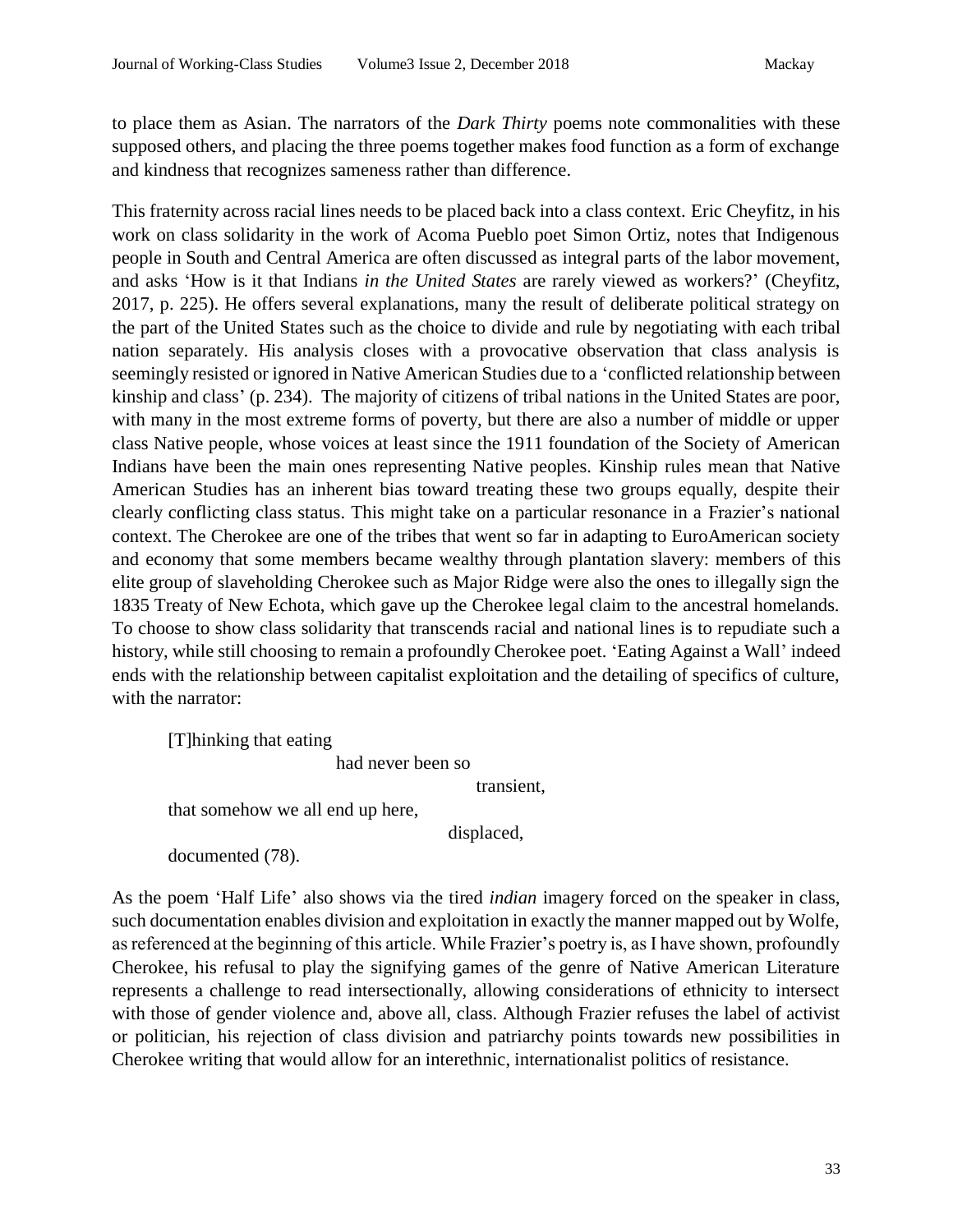### **Author Bio**

**Dr James Mackay** is Assistant Professor of British and American Studies at European University Cyprus. He serves as President of the Cyprus Society for the Study of English (CYSSE) and is one of the founding co-editors of *[Transmotion](https://journals.kent.ac.uk/index.php/transmotion)*, an open-access journal dedicated to postmodern Indigenous literary studies. In his research he concentrates primarily on contemporary American Indian and First Nations literatures.

# **Bibliography**

Alexie, S. 1996, *Indian killer*, Atlantic, New York.

- Andrews, S. 2018, 'Red readings: decolonization through Native-centric responses to non-Native film and literature,' *Transmotion* vol. 4, no. 1, pp. i-vii.
- Baldy, C. R. 2013, 'On telling native people to just 'get over it,' or why I teach about *The Walking Dead* in my Native studies classes,' [Blog] *Sometimes writer-blogger Cutcha Risling Baldy*, viewed 1 December 2018, [<https://www.cutcharislingbaldy.com/blog/on](https://www.cutcharislingbaldy.com/blog/on-telling-native-people-to-just-get-over-it-or-why-i-teach-about-the-walking-dead-in-my-native-studies-classes-spoiler-alert)[telling-native-people-to-just-get-over-it-or-why-i-teach-about-the-walking-dead-in-my](https://www.cutcharislingbaldy.com/blog/on-telling-native-people-to-just-get-over-it-or-why-i-teach-about-the-walking-dead-in-my-native-studies-classes-spoiler-alert)[native-studies-classes-spoiler-alert>](https://www.cutcharislingbaldy.com/blog/on-telling-native-people-to-just-get-over-it-or-why-i-teach-about-the-walking-dead-in-my-native-studies-classes-spoiler-alert).
- Bakhtin, M. 1929, *Problems of Dostoevsky's poetics*, Minneapolis, University of Minneapolis Press, 1984.
- Bovenkerk, F. 1999, 'How and why Marx and Engels wrongly depicted the lumpenproletariat as a reactionary force,' in B Jessop and R. Wheatley (eds), *Karl Marx's social and political thought*, *volume 6: modes of production, the world system, classes, and class struggle*, Routledge, New York, pp. 518-547.
- Cheyfitz, E. 2017, 'Reading global Indigenous resistance in Simon Ortiz's *Fight back*.' In S. R. Lyons (ed), *The world, the text, and the Indian: Global dimensions of Native American literature*, SUNY press, New York, pp. 239-256.
- 'Diabetes and American Indians/Alaska Natives.' 2018. *Office of minority health resource Center*, viewed 3 December 2018,

[<https://minorityhealth.hhs.gov/omh/browse.aspx?lvl=4&lvlid=33>](https://minorityhealth.hhs.gov/omh/browse.aspx?lvl=4&lvlid=33).

- Dunkel, F. V. 2017, *Incorporating cultures' role in the food and agricultural sciences*, Amsterdam, Elsevier Publishing Company.
- Erdrich, H. 2018, *New poets of Native nations*, Minneapolis, Greywolf.
- Fear-Segal, J. and Rose, S. D. 2016, *Carlisle Indian Industrial School: Indigenous histories, memories, and reclamations*, Lincoln, University of Nebraska Press.
- Foerster, J. 2013, *Leaving Tulsa*, Tucson, University of Arizona Press.

'Food sovereignty is tribal sovereignty (group)' 2018, viewed 3 December 2018, <*[http://www.facebook.com](http://www.facebook.com/)*>.

- Frazier, S. 2019, *Aurum*, Unpublished.
- *---.* 2009, *Dark thirty*, Tucson, University of Arizona Press.
- *---.* 2018, Personal Communication, September 28.
- *---* and Sherwin Bitsui*,* 'Native poetry: A conversation between Santee Frazier and Sherwin Bitsui,' *Florida Review*, vol. 35, no. 1, pp. 38-46.
- Frisbie, C. J. 2018, *Food sovereignty the Navajo way: Cooking with Tall Woman*, Albuquerque,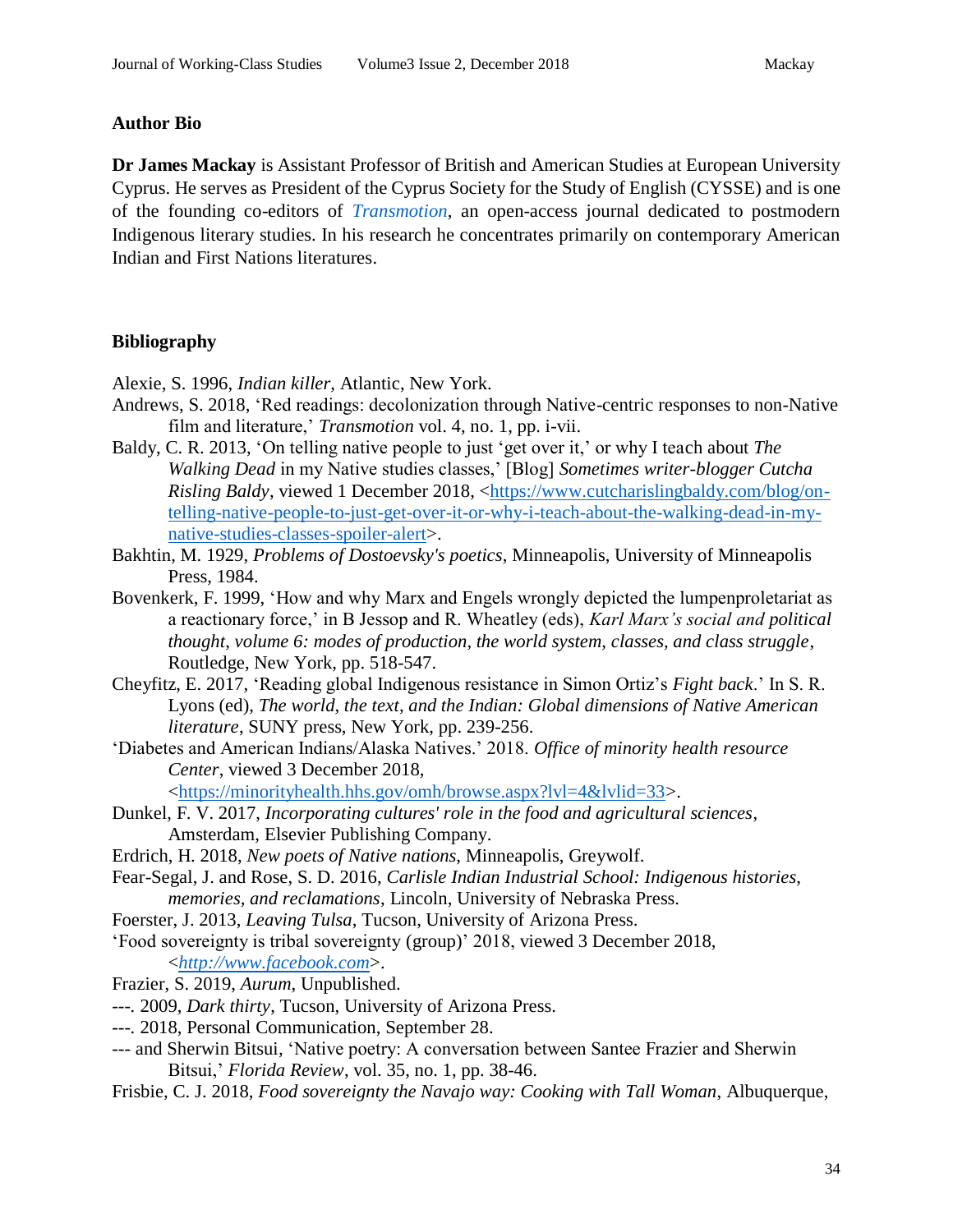University of New Mexico Press.

- Furlan, L. 2017, *Indigenous cities: Urban Indian fiction and the histories of relocation*, Lincoln, University of Nebraska Press.
- Hale, J. C*.* 1985, *The jailing of Cecelia Capture*, Albuquerque, University of New Mexico Press.
- Hass, R. 2017, *A little book on form: An exploration into the formal imagination of poetry,* [Kindle version], Harpercollins, viewed 9 June 2017, [<http://www.amazon.co.uk/>](http://www.amazon.co.uk/).
- Hayes, K. and Keller, J. 2018, 'Elizabeth Warren connected DNA and Native American heritage. Here's why that's destructive', *NBC*, viewed 3 December 2018, [<https://www.nbcnews.com/think/opinion/elizabeth-warren-connected-dna-native](https://www.nbcnews.com/think/opinion/elizabeth-warren-connected-dna-native-american-heritage-here-s-why-ncna921166)[american-heritage-here-s-why-ncna921166>](https://www.nbcnews.com/think/opinion/elizabeth-warren-connected-dna-native-american-heritage-here-s-why-ncna921166).
- Howe, L. 2014, 'Embodied tribalography: Mound building, ball games, and Native endurance in the Southeast,' *Studies in American Indian literatures*, vol. 26, no. 2, pp. 75-93.
- Keeler, K. 2016, 'Putting people where they belong: American Indian housing policy in the midtwentieth century,' *Native American and Indigenous Studies*, vol. 3, no. 2, pp. 70-104.
- Jones, S.G. 2016, *Mongrels*, New York, William Morrow.
- ---. 2012, *Zombie Bake-Off*, Portland, Lazy Fascist.
- Lee, A. R. and Lockard, J. 2014, *The Native American renaissance: Literary imagination and achievement*, Norman, University of Oklahoma Press.
- LeTourneau, N. 2018, 'Trump's direct assault on Native American tribal sovereignty', *Washington Monthly* 24 April, viewed 10 December 2018, [<https://washingtonmonthly.com/2018/04/24/trumps-direct-assault-on-native-american](https://washingtonmonthly.com/2018/04/24/trumps-direct-assault-on-native-american-tribal-sovereignty/)[tribal-sovereignty/>](https://washingtonmonthly.com/2018/04/24/trumps-direct-assault-on-native-american-tribal-sovereignty/).
- Levis, L. 1972, *Wrecking crew*, Pittsburgh, University of Pittsburgh Press.
- Marx, K. and Engels, F. 1848, *Manifesto of the Communist party*, Trans. Moore, S. and Engels, F. 1888, *Marxists Internet Archive,* viewed 3 December 2018*,* <[https://www.marxists.org/archive/marx/works/1848/communist-manifesto/index.htm>](https://www.marxists.org/archive/marx/works/1848/communist-manifesto/index.htm)*.*
- McKenna, D. J., Jones, J, Humphrey, S. and Hughes, K. 2001, 'Black cohosh: Efficacy, safety, and use in clinical and preclinical applications,' *Alternative Therapies in Health and Medicine*, vol. 7, no. 3, pp. 93-100.
- Mihesuah, D. 2005, *Recovering our ancestors' gardens: Indigenous recipes and guide to diet and fitness*, Lincoln, University of Nebraska Press.
- Momaday, N. S. 1968, *House made of dawn,* New York, Harper & Row.
- ---. 1976, *The way to rainy mountain*, Albuquerque, University of New Mexico Press.
- Parker, R. D. 2011, *Changing is not vanishing: A collection of American Indian poetry to 1930*, Philadelphia, University of Philadelphia Press.
- Rivera, E. 2018, 'Meet the Sioux Chef: Sean Sherman wants you to taste the original American diet', *City Pages*, viewed 3 December, [<http://www.citypages.com/restaurants/meet-the](http://www.citypages.com/restaurants/meet-the-sioux-chef-sean-sherman-wants-you-to-taste-the-original-american-diet/457545803)[sioux-chef-sean-sherman-wants-you-to-taste-the-original-american-diet/457545803>](http://www.citypages.com/restaurants/meet-the-sioux-chef-sean-sherman-wants-you-to-taste-the-original-american-diet/457545803).
- Robidoux, M.A. and Mason, C. W. 2017, *A land not forgotten: Indigenous food security & landbased practices in Northern Ontario*, Winnipeg, University of Manitoba Press.
- Salmon, Enrique. 2012, *Eating the landscape: American Indian stories of food, identity, and Resilience*, Tucson, University of Arizona Press.
- Silko, L. M. 1978, *Ceremony*, New York, Signet.
- Sherman, S., and Dooley, B. 2017, *The Sioux Chef's indigenous kitchen*, Minneapolis, University of Minnesota Press.
- Smith, M. C. 1981, *Gorky park*, New York, Ballantine Books.